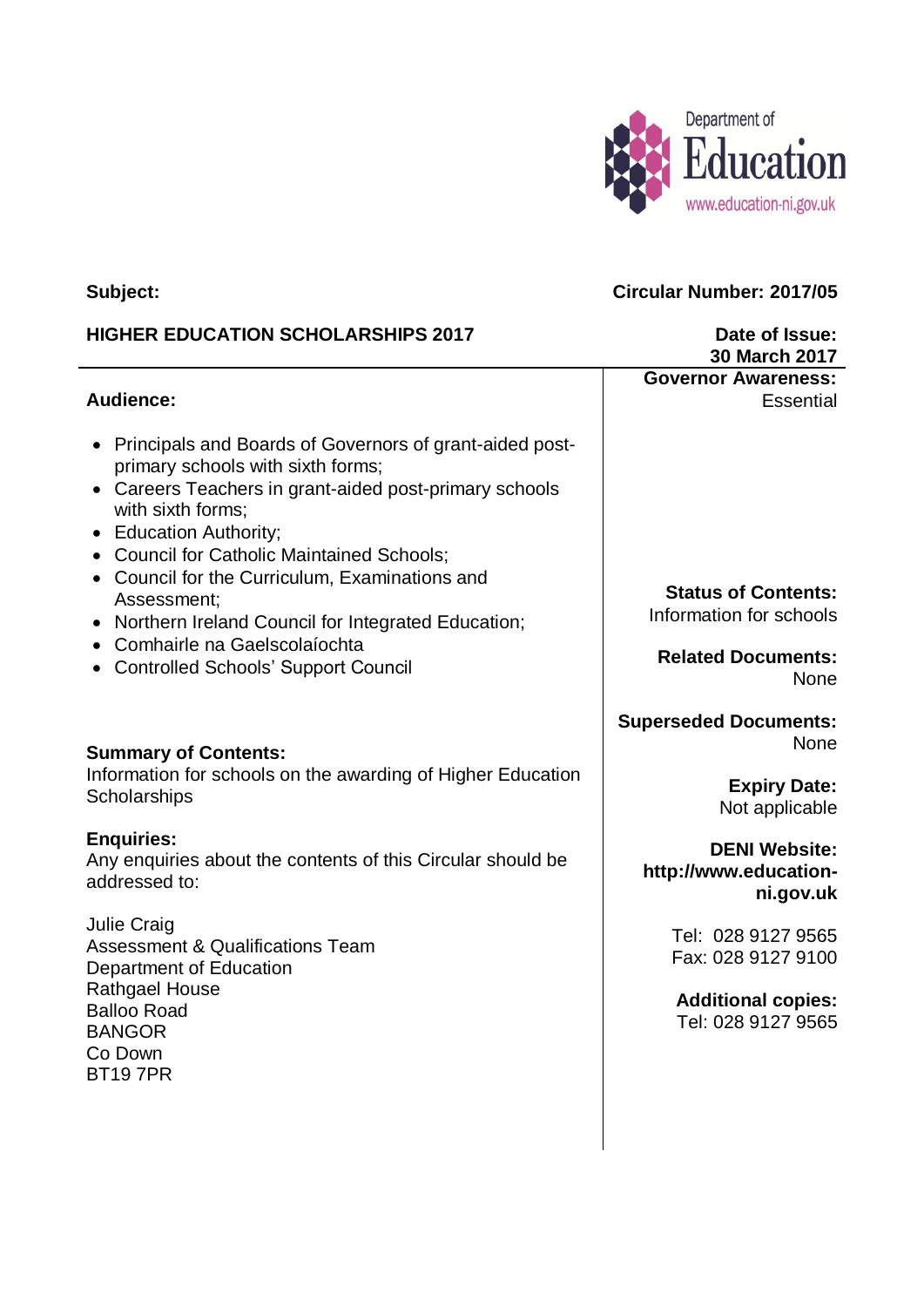# **HIGHER EDUCATION SCHOLARSHIPS 2017**

### **Introduction**

The purpose of this circular is to make schools aware of the launch of the All Ireland Scholarship Awards 2017. The scheme will provide financial assistance to top performing students from low-income households who intend to take up higher education places from next autumn.

The All Ireland Scholarship Trust (The Trust), which was established by JP McManus, will provide funding for the provision of these Scholarships. The Scholarship scheme will continue to operate while the All Ireland Scholarship Trust Fund remains in place.

#### **Number of scholarships**

The scholarships will provide financial assistance for up to 25 students per year in Northern Ireland for studies at undergraduate level, with 19 of the scholarships being awarded through the schools sector and 6 through the Further Education (FE) sector.

### **Eligibility Requirements**

The scholarships being awarded through the schools sector will be on the basis of performance in A level examinations from all Awarding Bodies. In order to be eligible, candidates must attend a grant-aided post-primary school and be recognised as being from low-income households and, as evidence of this, must be in receipt of an Educational Maintenance Allowance. In addition, candidates must have completed a minimum of three 'A' Levels in the summer of 2017 (A levels offered by any awarding body will be accepted and this must be the first time that students have achieved overall grades in these A level subjects), and have also been **conditionally accepted onto a full-time undergraduate degree** course in the United Kingdom, or the Republic of Ireland, in the academic year 2017/18. The Scholarship may be deferred for one academic year and for that period only, with prior written permission of the Trust and the academic institution. The Scholarship will, however, remain a 2017 Scholarship. A minimum of two scholarships will be offered in each county (based on the home address of the student) with additional awards allocated on the basis of the top A levels achieved. The first scholarships will be awarded to students who intend to take up higher education places from autumn 2017.

#### **Nomination Process**

Pupils must complete a self nomination form which must be signed by the principal of the school. Application forms are available on the Department of Education (DE), the Council for the Curriculum, Examinations and Assessment (CCEA), Colleges N.I., the Department for Employment and Learning (DEL) website and on the NI Direct website at<http://www.nidirect.gov.uk/allirelandscholarships>

Principals will be asked to verify a candidate's home address and to complete a declaration that he/she is in receipt of an Educational Maintenance Allowance. Candidates will be required to confirm that they are willing to allow all relevant details